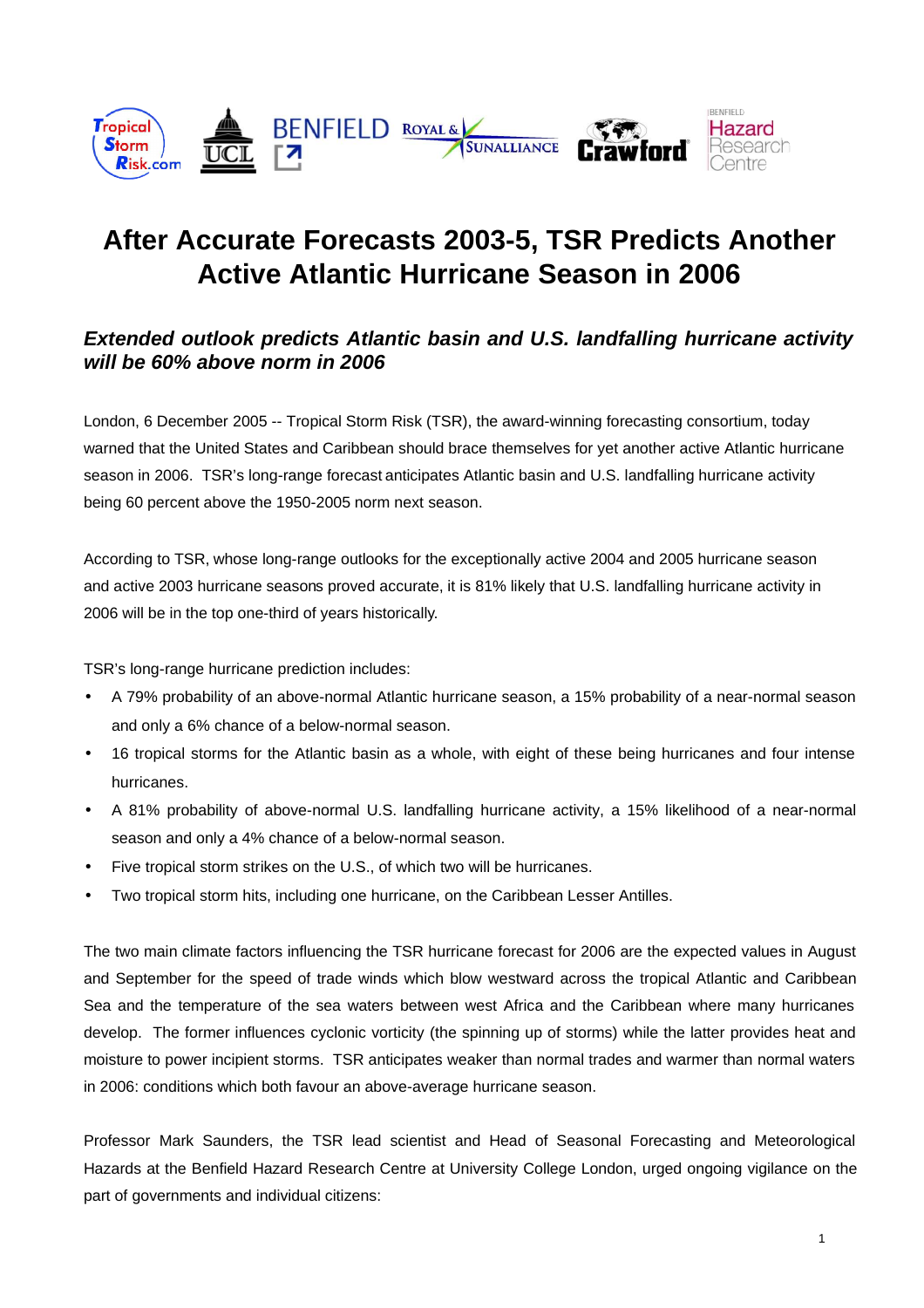"We are witnessing record levels of Atlantic and U.S. landfalling hurricane activity. The years 2003 to 2005 have seen the highest three-year total number of U.S. hurricane landfalls (11) since 1900 and the highest three-year total number of North Atlantic hurricanes (30) since reliable records began in 1950. Based on current and projected climate signals this high activity looks set to continue through 2006."

However, he counselled against over-reaction to the exceptional losses from the Gulf of Mexico in 2005: "Despite the forecast for another active hurricane season in 2006, the chance of seeing as many as five intense hurricanes in the Gulf (as happened in 2005) is extremely remote. No other year since 1950 has recorded more than two intense Gulf hurricanes. Thus despite the forecast, we are most unlikely to see a repeat of the Gulf devastation witnessed in 2005."

Hurricanes rank as the U.S.'s most expensive natural disaster and are responsible for eight of the 10 most costly catastrophes to affect the country. The average annual total and insured losses from hurricane strikes on the continental U.S. 1950-2005 are estimated to be U.S. \$ 8.0 and U.S. \$ 4.2 billion respectively at 2005 prices and exposures. The Atlantic hurricane season runs from 1 June to 30 November.

TSR forecasts may be accessed through the website www.tropicalstormrisk.com.

# -ENDS-

#### **For further information please contact:**

Ansi Vallens **Professor Mark Saunders** Chris Gatland<br>
Signals & Strategies Lead Scientist, TSR Consortium Benfield Lead Scientist, TSR Consortium New York Benfield Hazard Research Centre, UK London, UK Tel: +1 518 392 4238 Tel: +44 (0) 1483 204187 Tel: +44 (0) 20 7578 7485 ansisvallens@taconic.net mas@mssl.ucl.ac.uk chris.gatland@benfieldgroup.com

# **Notes to Editors:**

# **About Tropical Storm Risk (TSR):**

Founded in 2000, Tropical Storm Risk (TSR) offers a leading resource for forecasting the risk from tropical storms worldwide. The venture provides innovative forecast products to benefit risk awareness and decision making in (re)insurance, other business sectors, government and society.The TSR consortium is co-sponsored by Benfield, the leading independent reinsurance intermediary, Royal & Sun Alliance, the global insurance group, and Crawford & Company, a global claims management solutions company. The TSR scientific grouping brings together climate physicists, meteorologists and statisticians at University College London and the Met Office. www.tropicalstormrisk.com

In 2004 Tropical Storm Risk won the prestigious British Insurance Award for London Market Innovation of the Year. Recent innovations include a breakthrough in the seasonal prediction of hurricane activity reaching the coast of the U.S., the first demonstration of the business relevance of seasonal U.S. hurricane forecasts, and the introduction of forecast windspeed probabilities for tropical cyclones worldwide. TSR provides tropical storm alert feeds to Reuters AlertNet (www.alertnet.org), the humanitarian news portal, and to the United Nations World Food Programme (http://www.hewsweb.org/).

# **About Benfield Hazard Research Centre:**